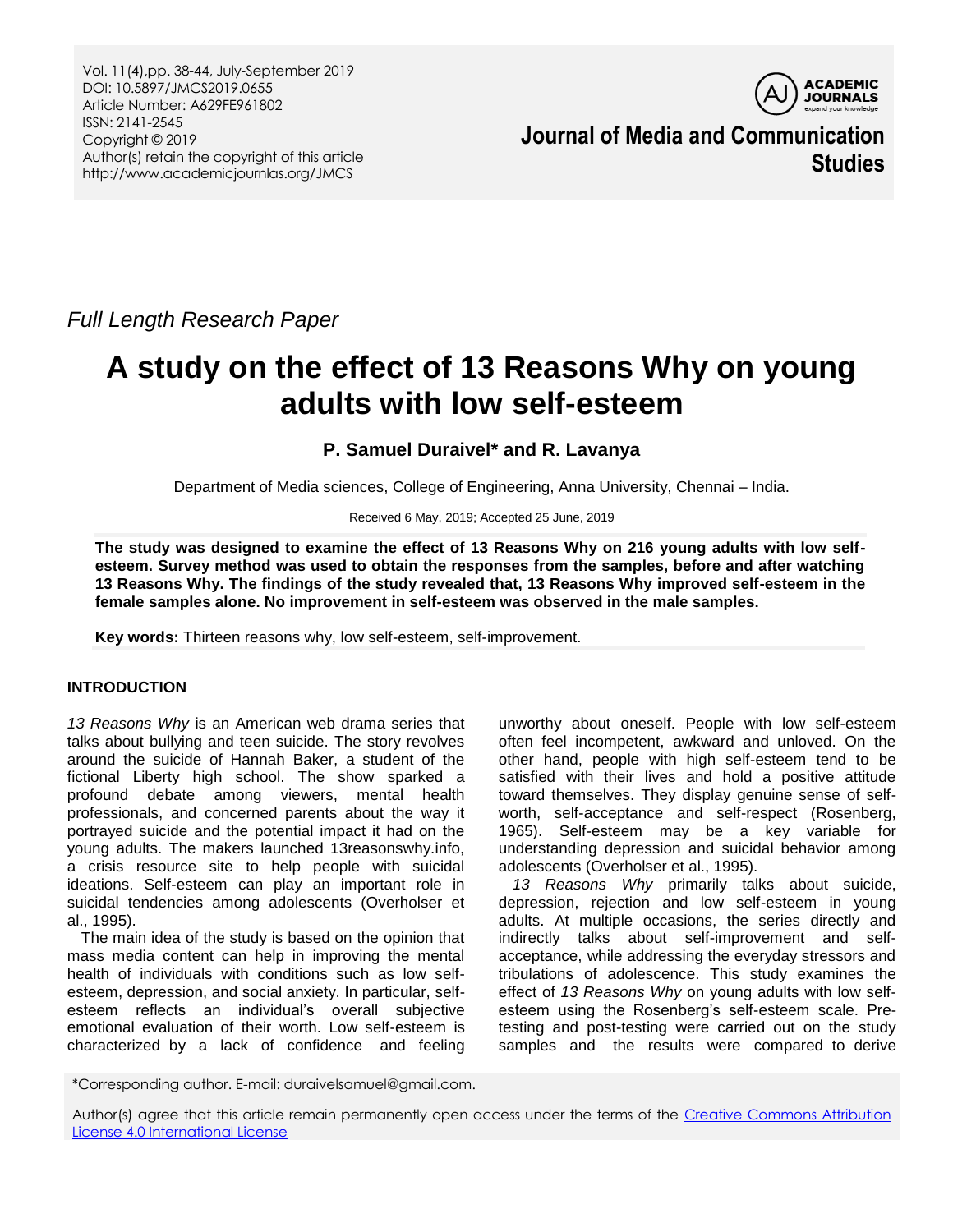conclusions.

# **LITERATURE REVIEW**

Recent studies have established an obvious improvement in self-esteem and body satisfaction through media exposure (Russello, 2009). Although low self-esteem is not a diagnosable disorder, traditional psychiatry proposes a number of remedies to treat the condition. The hypodermic needle theory by Harold Lasswell suggests that the mass media had a direct, immediate and powerful effect on its audiences. The use of television content to spread awareness and promotional campaigns has been used widely throughout the past. Unfortunately, little empirical evidence exists to inform about the positive effects of mass media on mental health. The positive effects of media in bringing changes in the society are well documented in cases such as the Katie Couric effect and NHS cervical screening program in the North West of England. Coronation Street is a UK television soap opera, in which one of the characters develops cervical cancer. After the storyline was introduced in April 2001, the number of Smears performed increased from 65714 in 2000 to 79712 in 2001, an increase of 13998 (21.3%) (Andy et al., 2002). The NBC television news personality had a colonoscopy live on television in March 2000. In the following weeks and month, the numbers of people across the country having colonoscopies increased by more than twenty percent. The phenomenon is widely known as Katie Couric effect (Peter et al., 2003). In a similar pattern, breast cancer screening increased significantly after the television news about the breast cancer diagnosis was released. There was a twenty-fold increase in media news coverage related to breast cancer and the overall cancer diagnosis rose from 40 percent in the first two weeks after the news was released (Simon et al., 2005). The key issues related to media effects are timing, duration, valence, change, level, direct and indirect and manifestation.

Media can theoretically influence the behavior of people by two possible ways: First, it can alter the beliefs by providing relevant information; second, it can have an effect on the behavior through persuasion (Della and Gentzkow, 2009). The belief-based models predict that the media effect will be higher when the audience is less certain about the truth; likewise, the media effect depends on the credibility. The preference-based models predict that the media reports may have an effect on the behavior when the content conveys no information. Likewise, to avoid persuasion by mass media, potential audience may take costly steps. The claims of beliefbased models are proven true (Ruben et al., 2011). The capability of mass media to influence behavior by supplying information and changing beliefs is more common in behavioral models (Mullainathan et al., 2008).

Amy Schumer's movie, *I feel pretty* has been cited as a

resource to teach women about the true effects of confidence (Minda, 2018). Likewise, the Netflix movie, *Sierra Burgess is a loser* has been reported to give hope to people with a history of low self-esteem. The movie is about teen catfishing and it depicts the struggle of a high school student with low self-esteem. The author writes, maybe having a female movie protagonist like Sierra Burgess around while I was in high school would've taught me this sooner (Tegwyn, 2018).

#### **MATERIALS AND METHODS**

#### **Objectives**

The research work aims to find the effects of *13 Reasons Why* on young adults with low self-esteem. The main purpose of the study is to gain an insight on what difference the series has made on the viewers with low self-esteem. The specific research objectives are: 1. To understand the overall effect of *13 Reasons Why* on young adults with low self-esteem.

2. To find out the effect of *13 Reasons Why* on the female and the male population.

3. To compare the difference in the male and female samples.

#### **Method of research**

Survey method was used to obtain responses from the samples. The samples for survey were identified from a closed Facebook group named social anxiety support group. The diagnostic and statistical manual of mental disorders defines social anxiety as a persistent fear of one or more social performance situations in which the person is exposed to unfamiliar people or to possible scrutiny by others. In addition, most of the patients with social anxiety tend to have a very low self-esteem. Therefore, the social anxiety support group was selected to recruit samples for the study. Initially, a public post was made requesting the members between 15 to 24 years to participate in the study, in spite of their race, religion, gender, sexual orientation and level of education. The United Nations, for statistical consistency across regions, defines youth as those persons between 15 and 24 years of age.

A rough estimate of 400 members with self-identified low selfesteem expressed their interest to take part in the study; however, 300 samples were randomly scrutinized for the study, which consisted of 150 males and 150 females.

#### **Sampling procedure**

Initially 150 male and 150 female respondents were employed for the study. None of the samples reported that they have watched *13 Reasons Why* before. The survey instrument was sent to all the 300 respondents to determine their level of self-esteem. Preassessment results revealed that 39 respondents (17 males and 22 females) did not match the required sample profile; that is, the selfesteem of 39 participants was found to be either normal or high. Since the aim of the study is to find the effect of *13 Reasons Why* on young adults with low self-esteem, the 39 participants with high and normal self-esteem (17 males and 22 females) were eliminated from the study. The sample population was reduced to 261 participants (131 males and 128 females). All the 261 samples were given a period of two months to watch the entire series and most managed to finish the series in less than a month. Out of 261 samples, only 244 qualified for post-testing. 7 reported that they did not watch and 10 did not respond.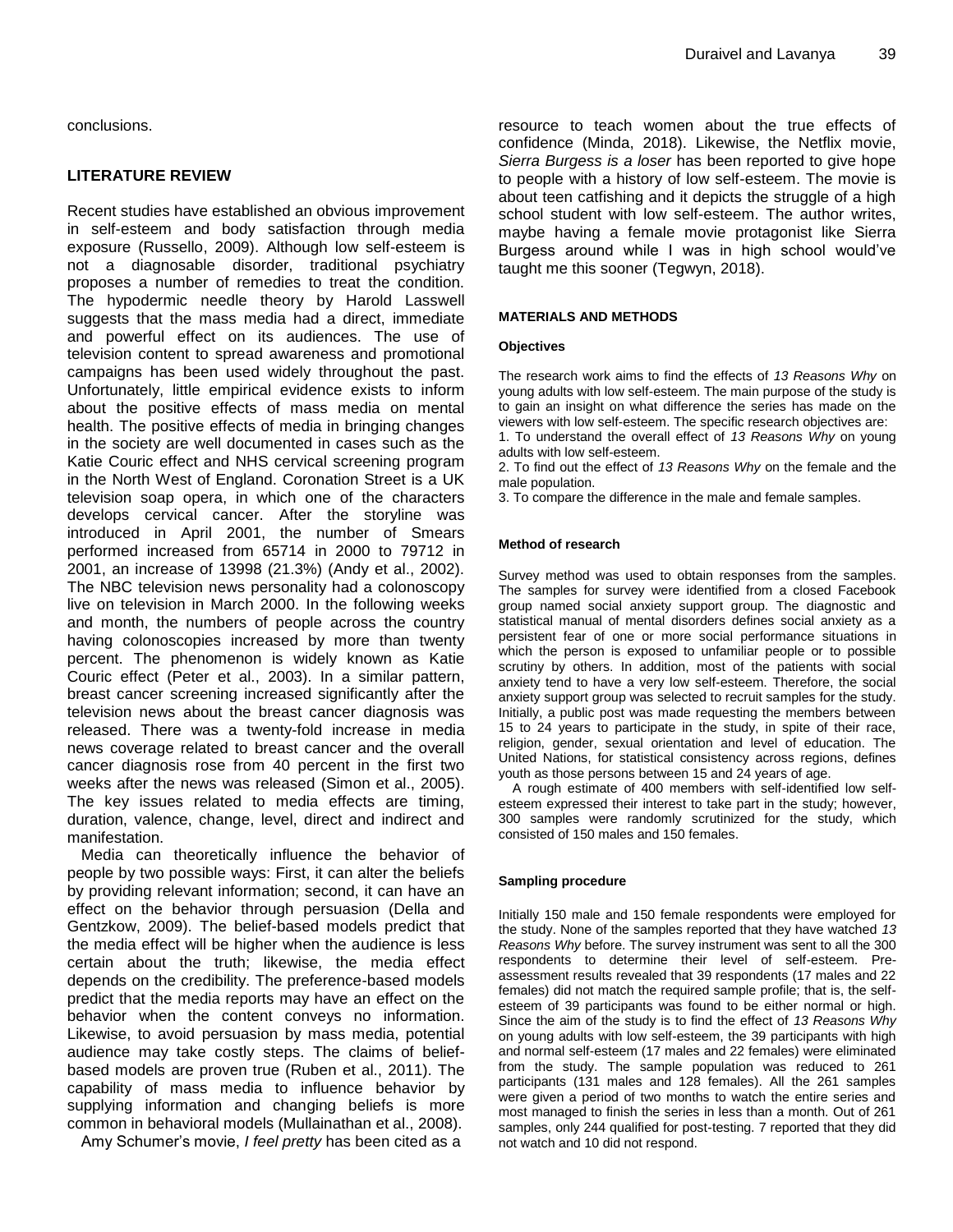| S/N | Participant in each stage           | <b>NS</b> | <b>M:F</b> ratio |
|-----|-------------------------------------|-----------|------------------|
|     | Invited participants                | 300       | 150:150          |
|     | Qualified participants for pre-test | 261       | 131:128          |
|     | Pre-test respondents                | 244       | 119:125          |
|     | Post-test respondents               | 221       | 113:108          |

**Table 1.** Shows the number of participants in each stage of the research.

The same survey instrument was sent to the remaining 244 respondents (119 males and 125 females) to record their level of self-esteem after the intervention that is, after watching *13 Reasons Why*.

Only 221 participants (113 males and 108 females) provided their responses out of the 244 samples. The efforts to contact the remaining turned to be futile and the study was continued with the obtained responses. To establish gender balance, 6 male samples were randomly removed from the study. The final population consisted of 216 samples (108 males and 108 females). Since one of the objectives of the research is to compare the effect on the male and female samples, strict measures were taken to establish the gender balance.

As shown in the Table 1 and mentioned earlier, 221 samples recorded their post-test responses. The gender ratio was 113 males for 108 females. To establish gender balance, six male samples were randomly eliminated from the study.

#### **Survey instrument**

Rosenberg self-esteem scale is a widely used instrument to evaluate individual self-esteem. The scale has 10 questions, which are used to measure positive and negative feelings about the self. The scale ranges from 0 to 30, with 30 indicating the highest possible score; the higher the score, the higher the self-esteem of the respondent. The scale presented high ratings in terms of reliability. Internal consistency of the scale was 0.77 and the minimum coefficient of reproducibility was at least 0.90 (Rosenberg, 1965).

The survey instrument is a ten-item Likert type scale with items answered on a four-point scale, from strongly agree to strongly disagree. The scale had the following items:

- 1. On the whole, I am satisfied with myself.
- 2. At times, I think I am not good at all.
- 3. I feel that I have a number of good qualities.
- 4. I am able to do things as well as most other people.
- 5. I feel I do not have much to be proud of.
- 6. I certainly feel useless at times.
- 7. I feel that I am a person of worth, at least on an equal plane with others.
- 8. I wish I could have more respect for myself.
- 9. All in all, I am inclined to feel that I am a failure.
- 10. I take a positive attitude toward myself.

To score, values were assigned to each of the 10 items as follows: For items 1, 2, 4, 6, and 7: Strongly disagree  $= 0$ , disagree  $= 1$ , agree  $= 2$ , and strongly agree  $= 1$ . For items 3, 5, 8, 9, and 10: Strongly disagree = 3, disagree = 2, agree = 1, and strongly agree  $= 0.$ 

#### **Method of data analysis**

Since the data were measured using an interval scale and the

population was not normally distributed, Wilcoxon signed-rank test was used. Wilcoxon signed rank-test is a non-parametric statistical hypothesis test that is used to compare two related samples to assess if their population mean ranks differ. In addition, Mann-Whitney U test was used when potential outliers were identified. Mann-Whitney U test is another nonparametric test that does require the assumption of normal distributions. The test is nearly as efficient as the t-test on normal distributions.

## **FINDINGS**

All the stated hypotheses were tested using inferential statistical techniques. The findings of the research work are discussed in brief in the following statements.

## **Effect of** *13 Reasons Why* **in young adults**

As mentioned earlier, Wilcoxon signed-rank test was used to compare the pre-test score and the post-test score of the samples (108 males and 108 females). The results showed that the p-value is greater than alpha as shown in Figure 1. Therefore, the null hypothesis was rejected. The data did not have any outliers.

## *Null hypothesis (H0)*

The null hypothesis  $(H_0)$  states, 13 Reasons Why does not play a role in improving the self-esteem of young adults, who lack the same. The alternative hypothesis argues that, *13 Reasons Why* helps in improving the selfesteem of young adults, who show a lack of self-esteem and confidence. Since p-value $\leq \alpha$ , the null hypothesis (H<sub>0</sub>) is rejected.

The value of the post-test score minus pre-test score is considered not equal to the expected difference  $(\mu_0)$ . In other words, the difference between the value of the posttest minus pre-test and the expected difference  $(\mu_0)$  is big enough to be statistically significant.

## *P-value*

P-value equals 5.55112e-16, (p (x≤Z) = 2.77556e-16). This means that the chance of type1 error (rejecting a correct  $H_0$ ) is small: 5.551e-16 (5.6e-14%).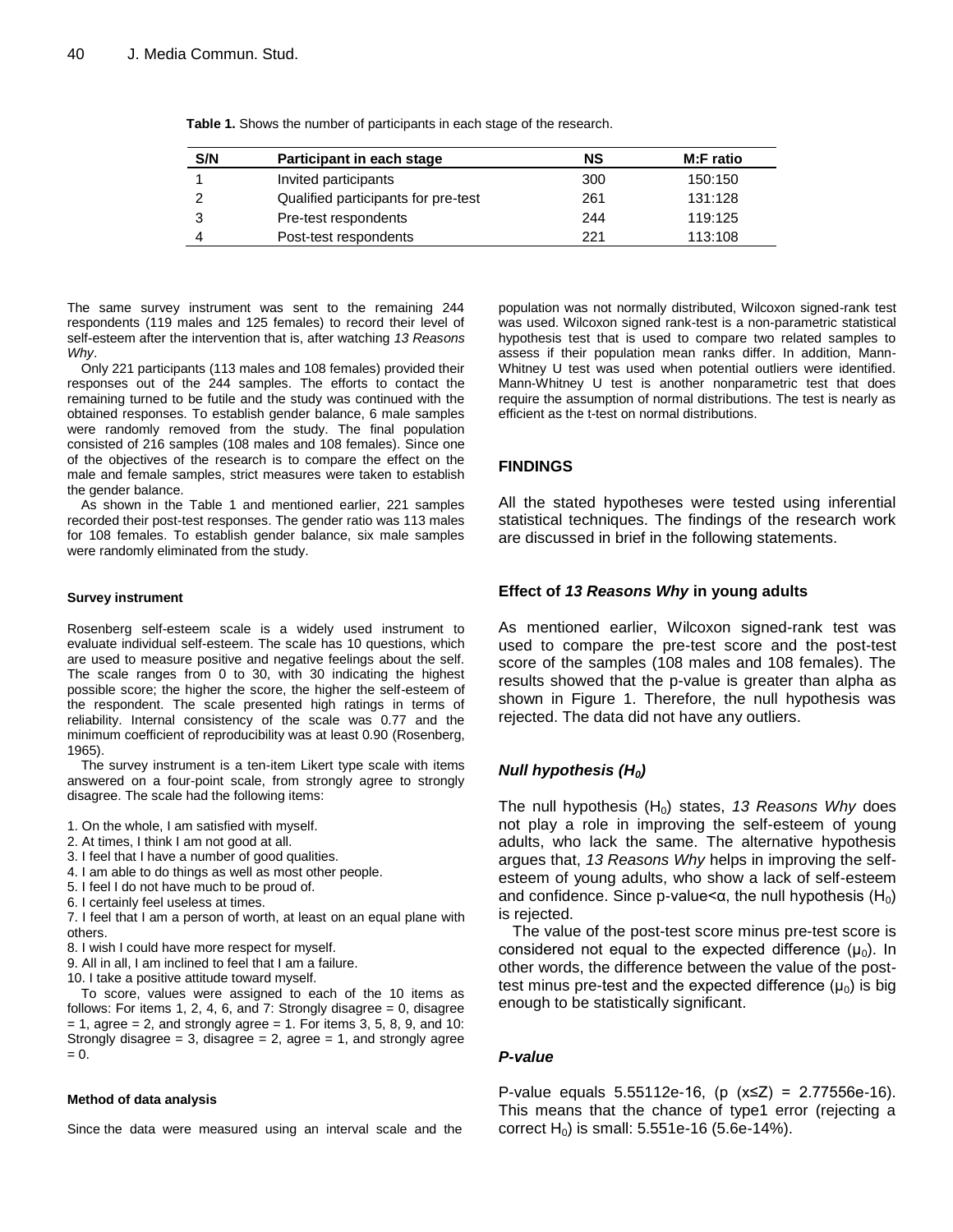

**Figure 1.** Results of Wilcoxon Signed-Rank test, using normal tables (n=198) (two-tailed).

The smaller the p-value the more it supports  $H_1$ .

# *The statistics*

The test statistic Z equals -9.694709. This is not in the 95% critical value accepted range: [-1.9600: 1.9600]. W- =2035.50, is not in the 95% accepted range: [8270.5500: 11430.4500] as shown in Figure 1.

The results reveal that 13 *Reasons Why* indeed improves self-esteem in young adults, who lack the same. The results suggest that *13 Reasons why* can be used as a support to improve self-esteem, in addition to traditional treatments such as behavioral therapy as shown in Figure 2.

# **Effect of** *13 Reasons Why* **on the male population**

The study population comprised of 108 male samples. No potential outliers were observed among the 108 samples. Therefore, Wilcoxon signed-rank test was used to test the null hypothesis. The null hypothesis states, *13 Reasons Why* does not play a role in improving the self-esteem of young males; however, the alternative hypothesis argues

that, *13 Reasons Why* helps to improve the self-esteem in young males who lack the same. Since  $n > 25$ , normal approximation is used as shown in Figure 3.

# *Null hypothesis (H0)*

The results of the test revealed that the p-values is less than alpha (p-value >  $\alpha$ ), Therefore, the null hypothesis  $(H<sub>0</sub>)$  is accepted.

The post-test pre-test difference is considered to be equal to the expected difference  $(\mu_0)$  in other words, the difference between the value of the post-test score minus pre-test score and the expected difference  $(\mu_0)$  is not big enough to be statistically significant.

## *P-value*

P-value equals 0.433999, ( $p$  ( $x≤Z$ ) = 0.216999). This means that if we would reject H0, the chance of type I error (rejecting a correct H0) would be too high: 0.4340 (43.40%). The larger the p-value the more it supports  $H_0$ .

# *The statistics*

The test statistic Z equals -0.782367, is in the 95% critical value accepted range: [-1.9600: 1.9600]. W-=1855.50, is in the 95% accepted range: [1566.5100: 2528.4900]

## **Effect of 13 reasons why on the female population**

As mentioned earlier, 108 females were part of the sample group. When the data were tested using Wilcoxon-signed rank test, six potential outliers were observed. That is, 5.56% of the observations in the female populations were outliers. Therefore, Mann Whitney U test was used, as the test is robust to the presence of outliers.

# *Null hypothesis (H0)*

The results of Mann Whitney U test on the female sample data revealed that the p-value is greater than alpha (pvalue< $\alpha$ ); therefore, the null hypothesis (H<sub>0</sub>) is rejected. The null hypothesis argues that, 13 reasons why does not improve self-esteem in young females, who show a lack of self-esteem and confidence. To the contrary, the alternative hypothesis argues that, 13 reasons why indeed improves the self-esteem in young females who lack the same. The randomly selected value of the pretest data is considered to be not equal to the randomly selected value of the post-test data.

In other words, the difference between the randomly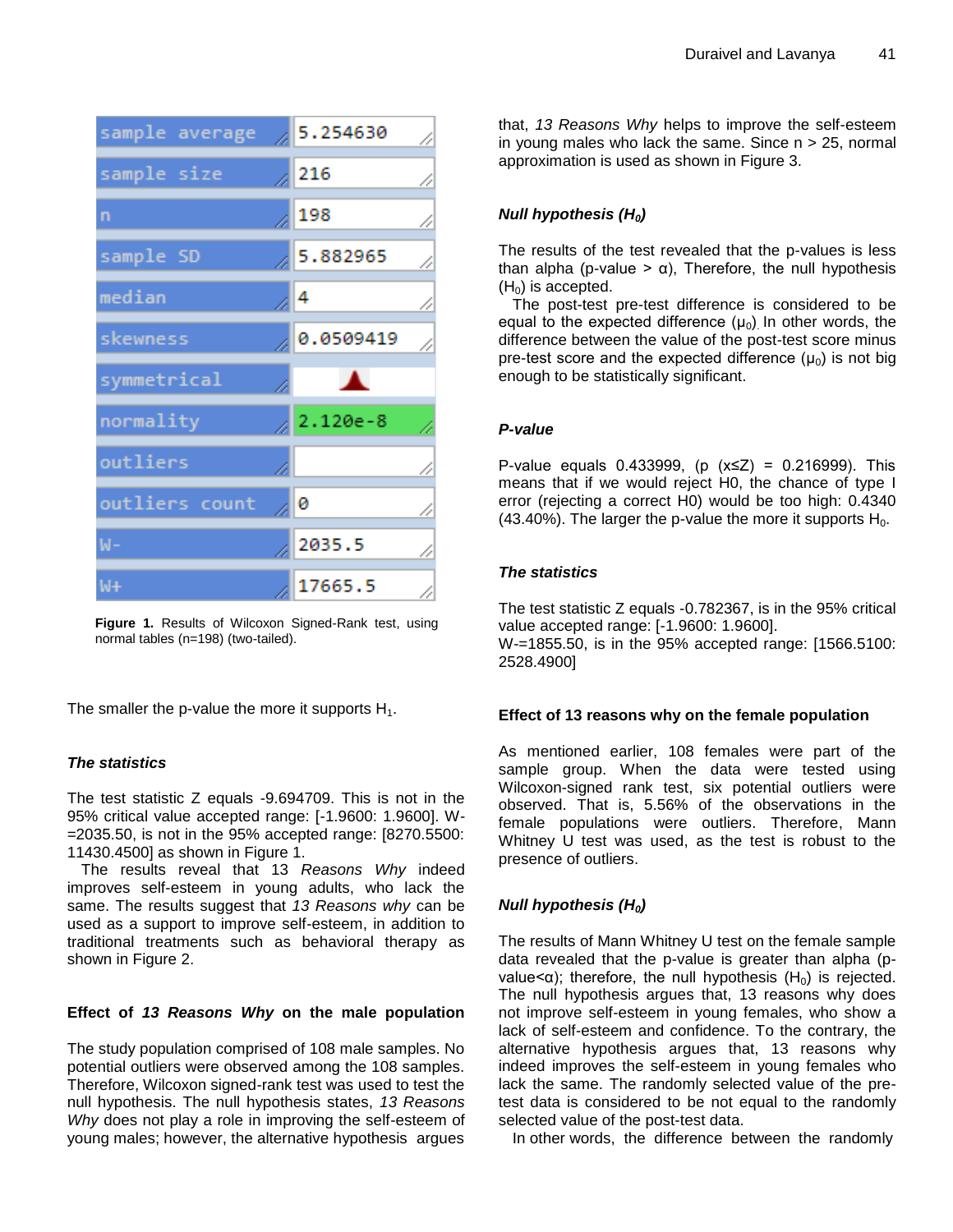

**Figure 2.** Shows the critical value of the test distribution for the female population.

| <b>Results</b> |  |           |    |  |  |
|----------------|--|-----------|----|--|--|
| sample average |  | 0.185185  | 4  |  |  |
| sample size    |  | 108       | Þ  |  |  |
| n              |  | 90        | Þ  |  |  |
| sample SD      |  | 2.140609  | 4  |  |  |
| median         |  | ∞∣⊘       | í  |  |  |
| skewness       |  | 0.0688550 | // |  |  |
| symmetrical    |  |           |    |  |  |
| normality      |  | 0.01212   |    |  |  |
| outliers       |  |           | // |  |  |
| outliers count |  | 10        | í  |  |  |
| W-             |  | 1855.5    | í  |  |  |
| W+             |  | 2239.5    | í  |  |  |

**Figure 3.** Wilcoxon Signed-Rank test, using normal tables (n=90) (two-tailed).

selected value of the pre-test data and the randomly selected value of the post-test data is big enough to be statistically significant.

# *P-value*

that the chance of type1 error (rejecting a correct  $H_0$ ) is small: 0.000 (0.0%). The smaller the p-value the more it supports  $H_1$ .

P-value equals 0.00000, ( $p$  ( $x≤Z$ ) = 0.00000). This means

# *The statistics*

As shown in Figure 4, the test statistic Z equals -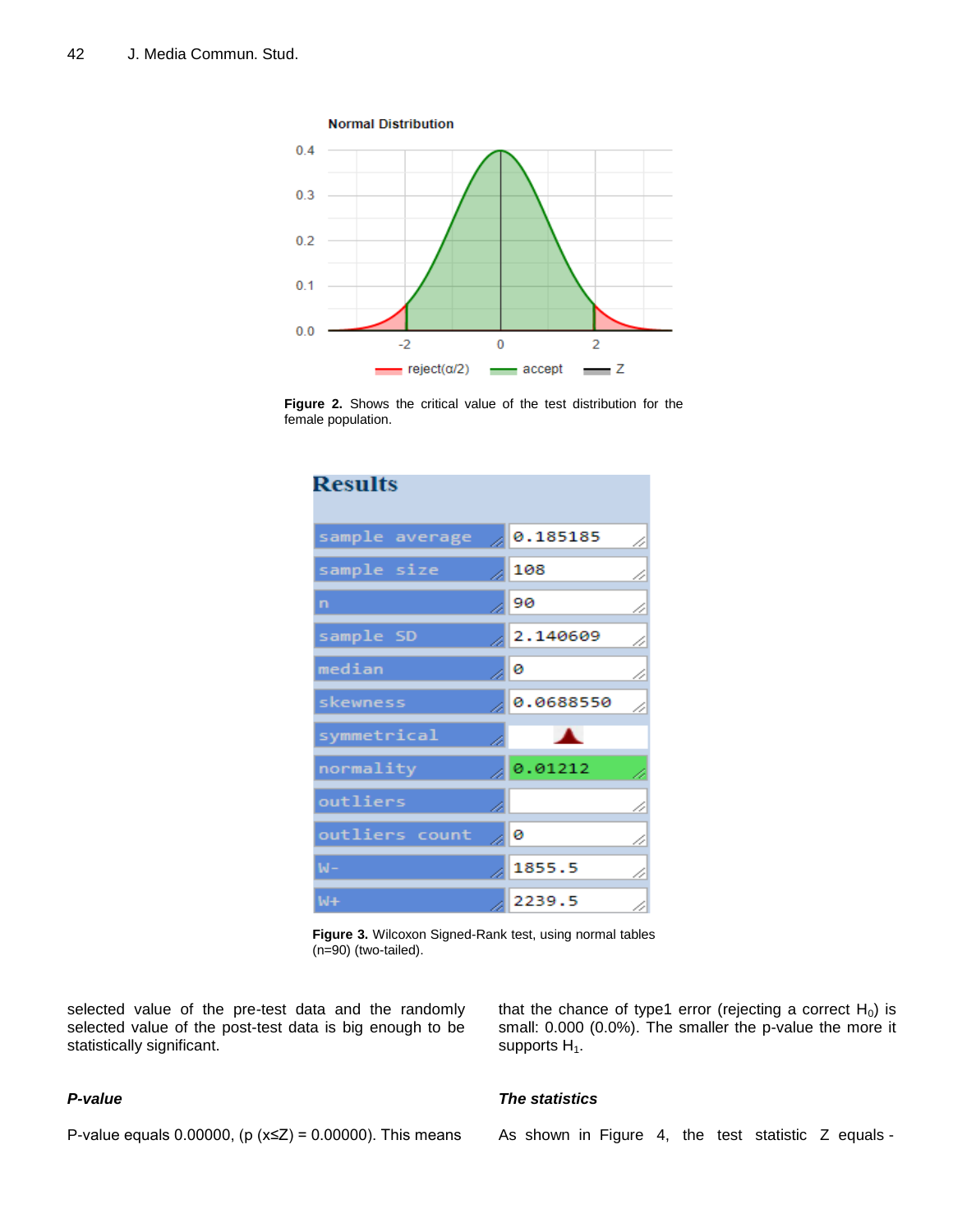

**Figure 4.** Shows the z score value.



**Figure 5.** Shows the results of two sample Mann-Whitney u test, using Normal tables (n=108) (two-tailed).

12.501529, is not in the 95% critical value accepted range: [-1.9600: 1.9600]. U=108.00, is not in the 95% accepted range: [4934.6000: 6729.4000]. Since n1 > 20 or n2 > 20, normal approximation is used. The results of the Mann Whitney U test confirm that, *13 Reasons Why* improves self-esteem in young females who show a lack of self-esteem as described in Figure 5.

# **DISCUSSION**

The research work leaves an enormous scope to study the mode of action. It is unclear on how the series was able to improve self-esteem on few women and not in the rest. Factors such as personal background, personal beliefs, and cognition may come into account; however, the study did not concentrate on finding any of the underlying factors. In addition, studies can be made in the near future to learn the efficiency of mass media content to improve conditions such as low self-esteem. More importantly, the study did not check the longevity of the positive effects. The post-test responses were recorded immediately after each sample reported that they are done watching the series. There could be a difference in the responses if the posttest is carried out in a different time duration. Since it is believed that mass media effects are changing and volatile with time, it is important to study if the changes are permanent or just